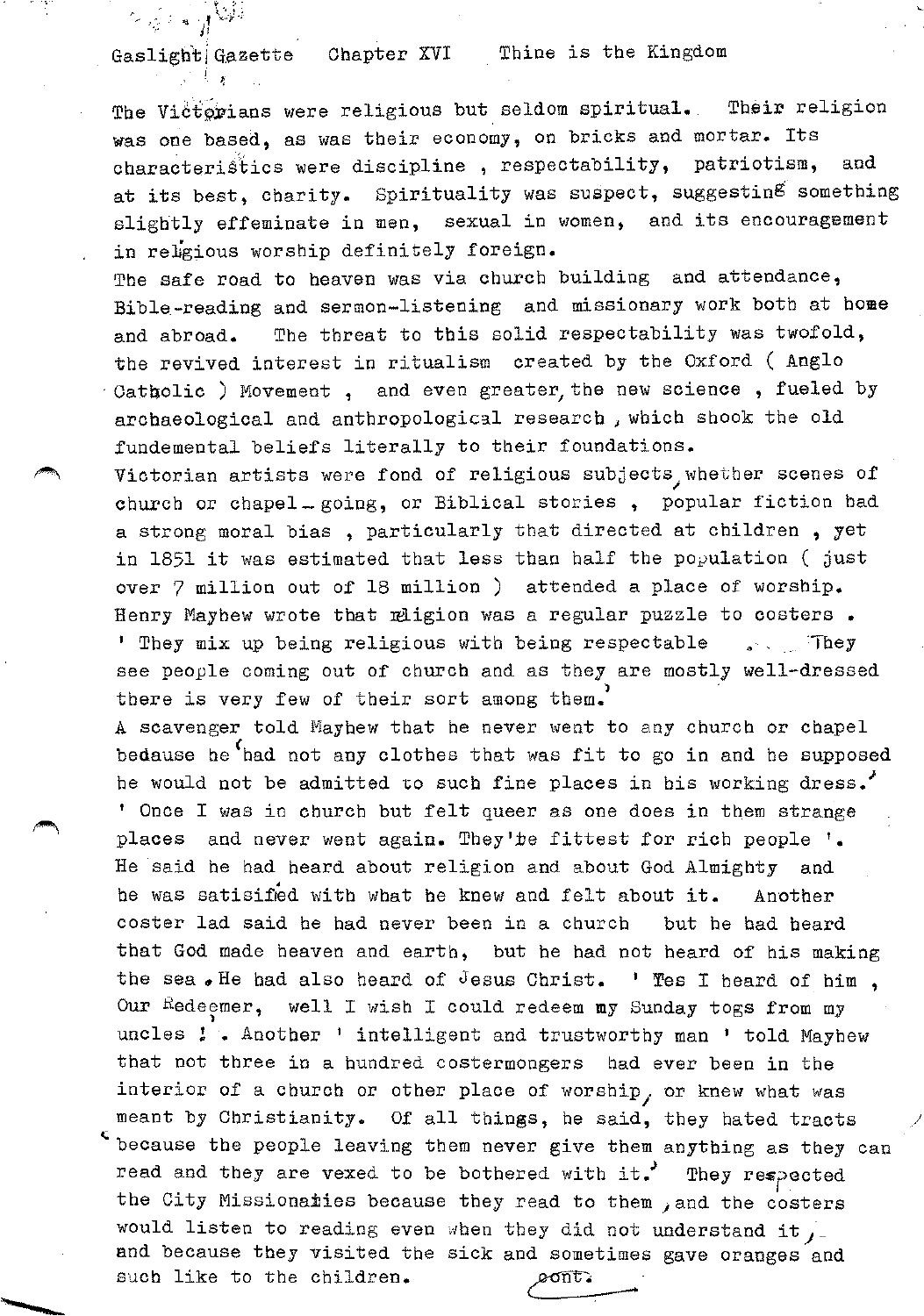The same informant said that if the costers had to profess themselves of some religion tomorrow they would all become Roman Catholic because they often lived in the same courts as the poor Irish and  $f_{\text{when the}}$   $\pm$ rish are sick be sure there come to them the priest and the Sisters of Charity , many a man that's not a Catholic has rotted and died without any good person near him, costers reckon that the best religions are those that gives most in charity and they think the Catholics do this.<sup>'</sup>

Such tolerance towards Roman Catholics was not shared by other sections of the population whose antipathy was based as much on the Englishman suspicion and aggresion towards anything foreign, rather than a matter of dogma. The bogey of Popery which bad been laid to rest for many decades had been revived in the 1830s by the advent of the Oxford Movement.

In July 1833, John Keble, a comparatively unknown clergyman and Christian poet and hymn writer  $j$  preached what has become known as the ' Assize Sermon ' at Oxford on the subject of National Apostacy ( total departure from one's religion or belief ) • A comparatively political sermon ( it was concerned with the encroachment by Parliament on the rights of some Inish bishops ) it had far deeper significance in its condemnation of the increasing secularisation of the church in English life and a symptom of a much wider and graver crisis. Keble and those who supported his views, felt that the Church was becoming little more than a brotherhood for the promotion of social virtue and matters of dogmatic belief, ecclesiastical organisation and liturgical observance , with its dignity and inspiration, were of secondary importance .Certainly in the first half of the nineteenth century most churches would have had bands instead of an organ and the central part of the service would have been the sermon, invariably long and probably obscure , the priest would not have been robed and Holy Wommunion would be celebrated at most once a month on Sacrament Sunday.

John Keble's sermon had been followed by 'Tracts for our Times' a series of pamphlets produced by a group of Oxford dons addressed to all those who wished to see new life injected into the Church of England , their authors included Edward Pusey and John Henry Newman who was not so long after to become a  $R$ oman  $\vee$ atholic and eventually a <sup>C</sup>ardinal .. The opponents of this Oxford Movement, ever ready to exploit the built-in national fear of Roman Catholicism, condemned the whole business as ' Popery '. cont.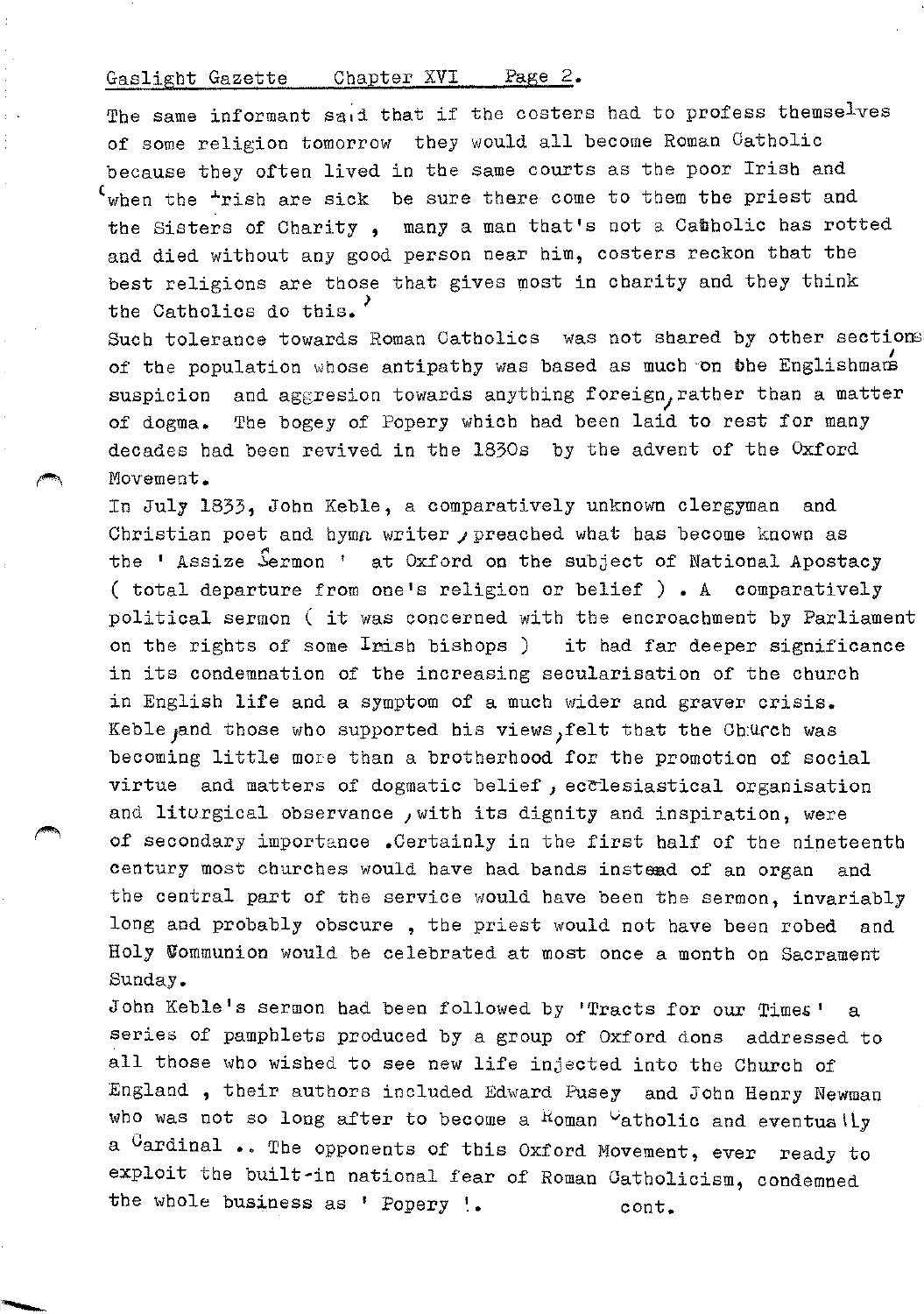∕*लाला*ले.

In 1840 a disciple of the new Movement had been appointed to the parish church of  $\triangleright$ t Pauls, at Knightsbridge, and soon began to make changes , a new ritualistic form of service and the introduction of incense , which low churchmen irreverently described as ' bells and smells'. He also wore a white linen surplice to preach, instead of the customary black gown, something which profoundly shocked Tbackeray. Thomas Arnold also sought the reform of the English church but was bitterly opposed to the Oxford Movement which be described as the  $'$   $\alpha$  ord Malignants  $'$ . In 1858 the curate of St Barnabas • Pimlico, another ' high church 1 which has remained so to this day, was deprived of his office for refusing to give up the practice of hearing confessions  $\prime$  which the Bishop of  $\frac{1}{2}$ ondon, Charles Blomfield had described as the source of unspeakable abominations.

' We know what ritualism means !' cried the Rev George Chute, a vehement Evangelical, during the debates which ensued in the midst of the Oxford Movement.  $\cdot$  <sup>I</sup>t means the defilement of your daughters the seduction of your wives and all the other evils that abound on the Continent ! '.

Even greater than the anxiety over the Oxford Movement /which was after all only the fad of a group of religious revolutionaries in the minds of most solid English churchmen and women , was the proposal by the Pope to give English metropolitan titles to Roman Catholic Bishops, an action regarded as an invasion by the Protestant English, who although they did not attend church very often were feircely opposed to any alien creed • They needed little encouragement to start demonstrating and burning Popisheffigies, thus stirring up fearful recollections of the events some seventy years earlier when the Bill for the Relief of Catholic Dissenters abolished a number of penal laws against Catholics • This had aroused indignation among Protestants, especially in Scotland and spread south to Londcn, where Lord George Gordon 1ed a riotous mob towards the House of Commons and the town was briefly embroiled in chaos and violence. No one now alive could personally recall  $\simeq$ the troubles but they bad beard 0f them and feared a repetition. ' Punch ' described the new proposals as insolent ' and the Premier, Lord John Russell, assured an anxious populace that despite the appointment by the Pope of a Bishop of Westminster, or anywhere else in England, 'no foreign Frince or Potentate would be permitted to fasten his fetters on a nation which has so long and nobly vindicated its right to freedom of opinion, civil, political and religious, I will not bate a jot of life or heart so long as the glorious principles and immortal martyrs of the Reformation shall be held ∕con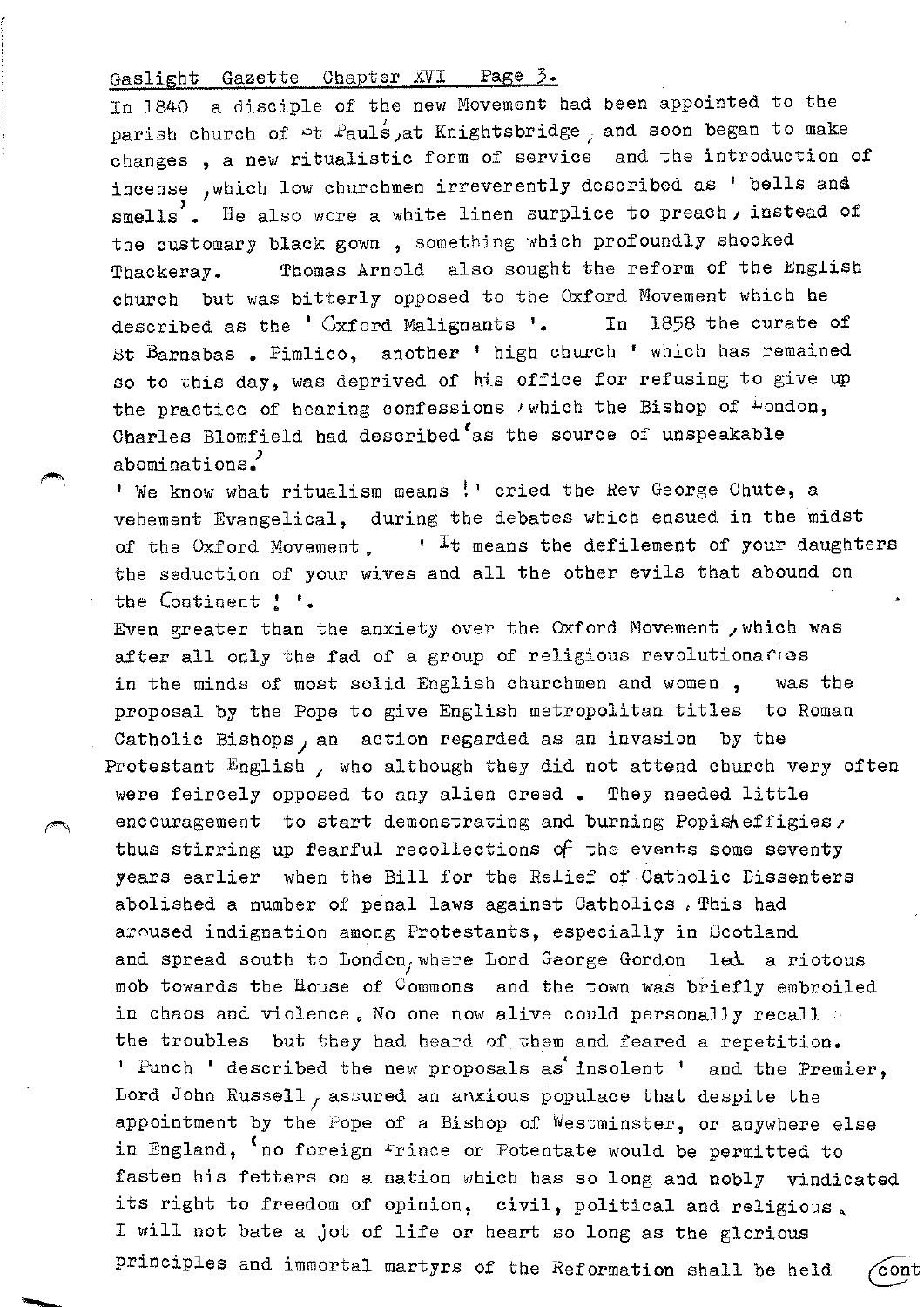والمستستعد

 $\cdot$   $\cdot$   $\cdot$   $\cdot$ 

- ---

in reverence by the great mass of the nation, which looks with contempt on the mummeries of superstition  $'$ The government then brought in an Ecclesgiastical Titles Bill and the English went cosily back to sleep in their high-backed pews satisfied that the Inquisition was no longer imminent.

Across the <sup>1</sup>rish Channel feelings were not less vehement in the opposite direction with occasional outbursts of Roman Catholic fundementalism such as ' Bible <sup>D</sup>urning as an expression of disapproval of English texts. In the Winter of 1855 such an incident carried out by a Redemptionist Father with a Russian name ', inspired invective from a ' Gazette' correspondent. ' This disorder and discord, the religious turbul~nce and agrarian violence of this section of the empire is a scandal of the civilised world..... Ireland is the rotten limb of the Empire.'

Some idea of the strength of opinion among very ordinary people on religious affairs is shown by an incident which received extensive <sup>t</sup> Gazette' coverage

The poverty-stricken people of mid-Victorian London may have had many causes that could incense them to riot but one might imagine that the least likely among them would be the case of a young woman who had been through a marriage ceremony in a Roman  $G$ atholic church without the presence of a registrar , thus making the union illegal, yet this accusation and its consequences in the West London Magistrate .<br>Court caused a near riot in Hammersmith in August 1854.

The Rev Thomas Teirney Ferguson, the Roman Catholic parish priest of St Thomas' chapel in Fulham Fields, was charged on summonses alleging be committed a felony by unlawfully solemnising a marriage between Thomas Cokeley and Hannah Sarah Steel, in the registered chapel of St Thomas, on September  $8$  1853, in the absence of the registrar of the district. The priest appeared on bail before a crowded court room and the road in front of the building was thronged with a number of Irish, particularly women. The court was described as being at all times a most inconvenient one which is constantly being complained of by the public and others as. being wholly unfit for such a purpose., the place being very smal. with bad ventilation and upon it being opened very few persons were admitted as the heat is intense when even only partially filled.

I The worthy magistrate, having taken his seat, directed that the doors be thrown open and to admit as many of the public as thought proper to enter and observed that the case had caused a great deal of interest in the neighbourhood and he must put up with the inconvenience of a full attendance.

Mr Ferguson was said to be much fatigued from attending cholera patients from two o'clock that morning and was allowed to sit during the proceedings. ( His zealous care of the sick may  $\cdot$ well have been the reason for the numerous supporters who had come to attend him ).

Hannah Steel said that after the marriage she went to Essex where ber father lived and he turned her out of doors because he would not believe she was married, although she showed him the certificate given to her by Dr Ferguson. She then came to Kensington and was

·-----

 $\sim$  cant.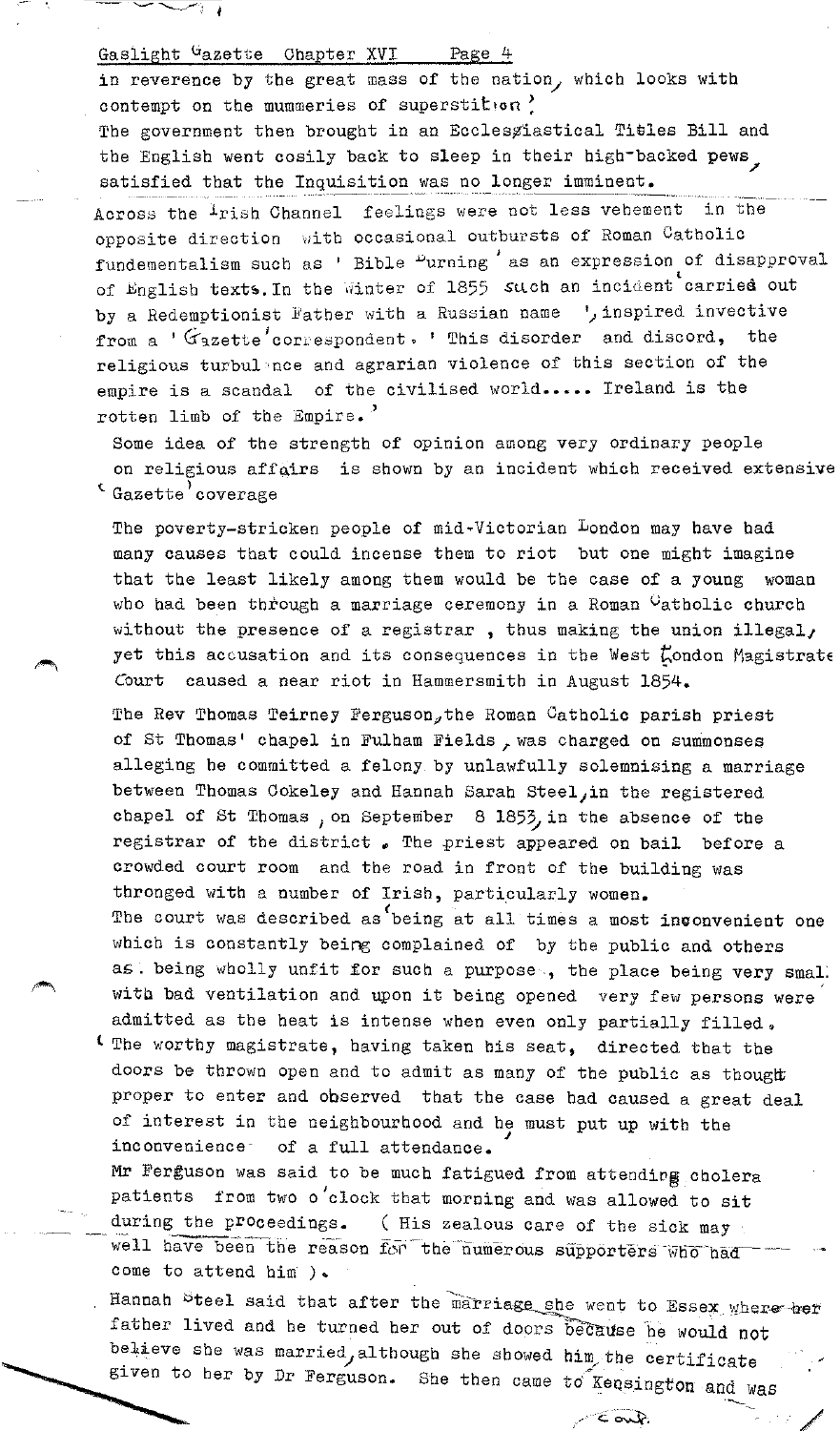told by the superintendent registrar that she was not legally married and all that she could do was to swear that her child was Cokeleys, which she did, and obtained a paternity order.

Asked if she had had a child before, she said ' No ', then admitted she bad bad a child three years ago in Essex, but it was now dead. Asked if she was ever disposed to enter the Roman Catholic Church, she replied. ' I never was , but I did say  $\overline{1}$  would become a Roman Catholic as I was in the family way when I went through the ceremony. I never went through a similar one before. I never said I would be married as private as possible . I was never asked why I was not married in Aensington . I never lived in "ensington, I lived in Earls Court. I had a great wish to be married in  $\frac{1}{2}$ ensington but Mr <sup>r</sup>erguson persuaded me not to be married there .

Did you not give a reason that people would know you there and you would be discovered ?  $'$ 

Hannah Steel said she was delivered of her baby on November 28 1853. After lengthy further questioning, the Registrar, Mr W.D. Strother, explained that his father was his deputy. He said it was usual for persons when they were going to be married to let him know a few days before in what place the ceremony was going to be performed, in order that he might attend. It required his father or himself to be present in order for the marriage to be valid. Mr Strother said he had been present at many marriages performed by Dr Ferguson and they had always been performed at the altar in the chapel and not in the vestry.  $N_r$  Clarkson, for the Rev. defendent asked if the witness knew Spanish Place Chapel and if he knew that marriages were performed in the vestry there. The Registrar said he had heard that it was so.

Asked to reduce the amount of  $\mathcal{V}_r$  <sup>r</sup>erguson's bail of two sureties of £400 and one of £100, the Magistrate said that he could not, but he had no adverse feelings of any kind against Roman Catholics. The case was of such paramount importance to the social welfare of the country that if it were passed over others might occur , the whole country would soob be in a state of anarchy and revolution. No one felt more than he did of seeing a gentleman of Dr Ferguson's education plaved in such a position, but if he did reduce the amount of bail it would perhaps be thought that be did not consider the case to be so important as he did on the first examination.

The magistrate sent Dr  $F$ erguson for trial and directed that the complainant, Hannah Steel , who had been staying at the Relieving Officer's house, should be removed to the work house, to which she objected, until told by the magistrate that she would not be kept as a pauper but be under the care of the matron and have her· own a partment.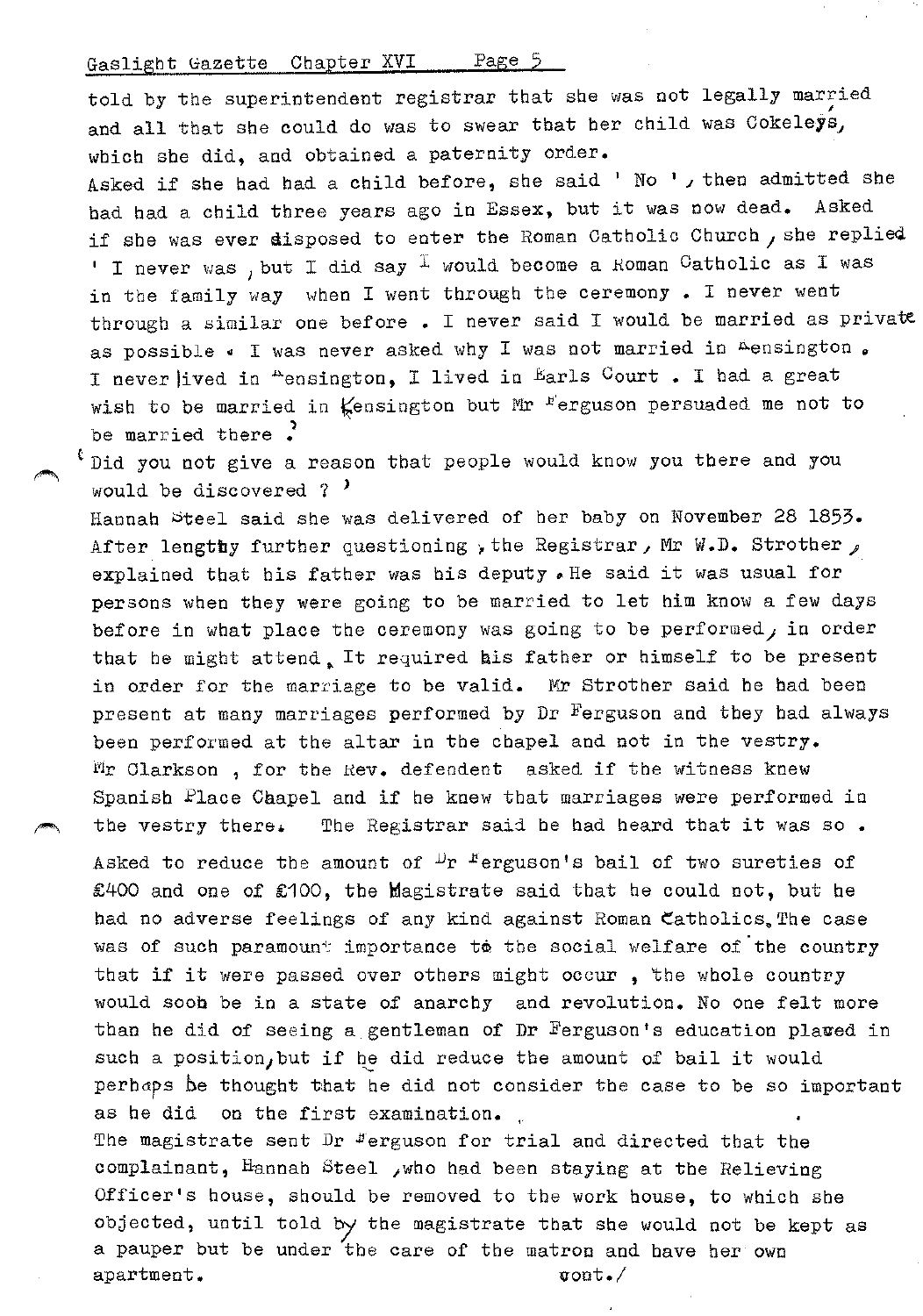- C Whereon she reluctantly agreed and left the court with Mr Perkins Jones, the ¤elieving Officer. On reaching the street she was greeted with long and loud yells from two to three hundred women who were congregated in the road and wbo appeared to have been waiting for the purpose of assailing her with shouts and yells and there was no doubt that but for the timely interference of Sgt.  $Kell_1$ , the Acting Superintendant of Brook Green police station /and several constables of T Division, they would have laid violent hands upon her. Mr  $F$ erkins Jones took her at once to a neighbours house for protection.
- $\epsilon$  In the meantime Sgt.  $K$ elly and brother officers endeavoured to disperse the women but without success for they still kept hovering in front of the house into which the young woman had been taken. After being kept there a short time  $Sgt, Vross$  took charge of her and when she came out again she was greeted with another yell before being hurried off up Brook Green while Sgt. Kelly, assisted by some constables, formed a line in the road and prevented a great many of the crowd following her, which they appeared determined upon doing.
- The crowd of women upon seeing they could not follow her in that direction immediately turned round and proceeded as fast as they could, followed by Sgt "elly and several other officers, along the high road towards <sup>H</sup>ammersmith Broadway *,* for the pupose of intercepting them as they came along Brook  $G$ reen towards the work house at Fulham, but in this they were disappointed for the young woman or Sgt Cross could not be seen anywhere. The crowd remained about the Broadway for some time but Sgt Cross bad taken care of his charge and safely lodged the young woman in the workhouse.'

 $\mathbf{x}$  x  $\mathbf{x}$ 

The Act which had required citizens to attend church *on* Sunday bad been repealed in 1842, being impossible to enforce and having fallen into disuse decades previously. In many cases, of course, it would have been difficult to even find a church to attend as the population moved from fural areas into the overcrowded towns and cities. Robert Southey, who had become Poet Laureate in 1820, wrote a pamphlet on the ' Million ' Act <sup>of</sup> 1818 by which the government gave financial support to building new churches to serve the swelling population (£1,000,000 in 1818, £500,000 in 1824 and a further  $£6,000$  000 by 1833 ). In Marylebone, said Southey, there was only church room for 9,000 out of a population of 75,000. ' Our forefathers built convents and cathedrals, the edifices which we have erected are manufacturies and prisons, the former producing tenants for the latter.' cont.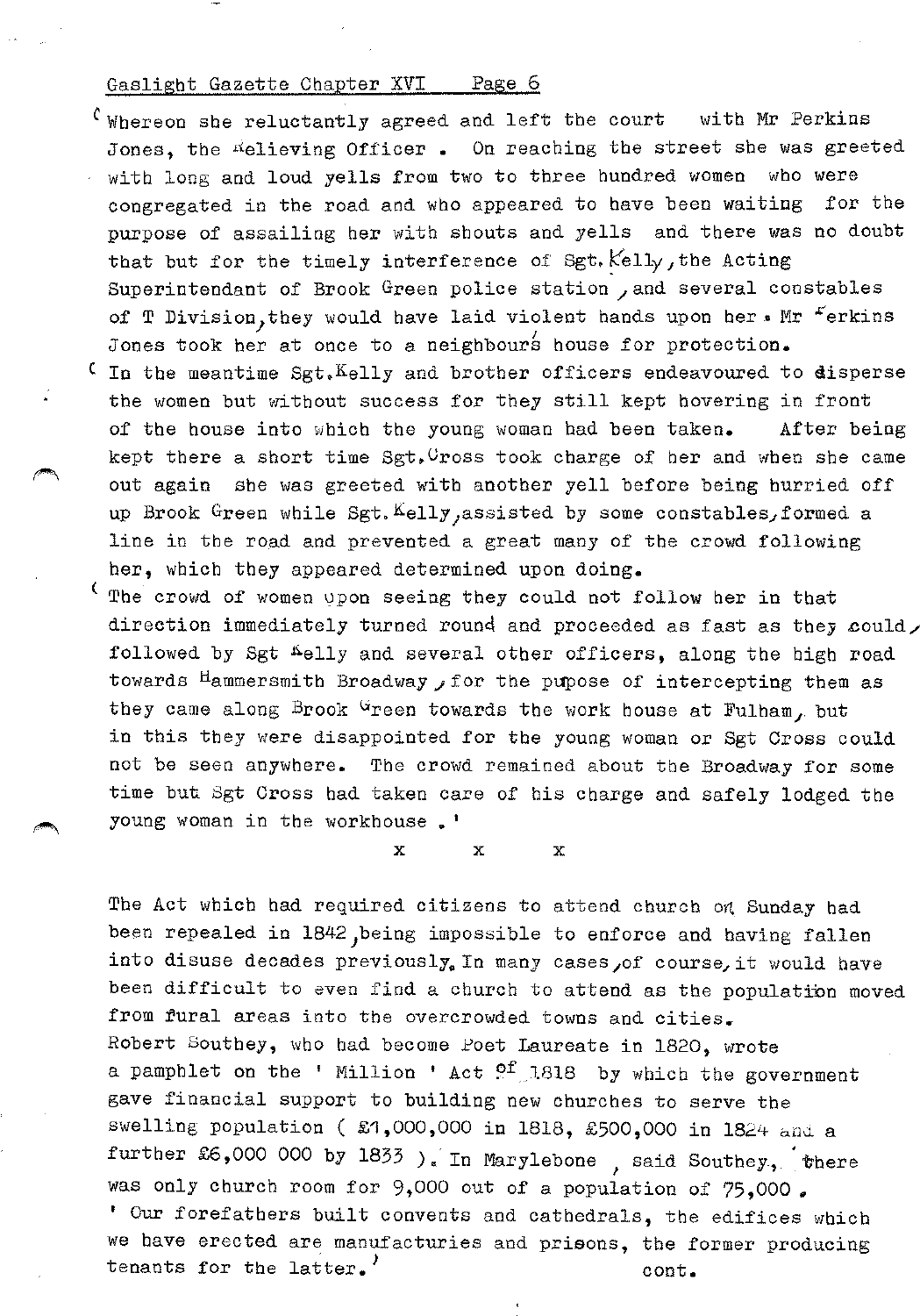The moral guidance of local vicars and ministers who used to run their parishes like well-ordered families had been lost in the towns, he said. Like so many after him, another poet, William Cowper, saw in the glittering urban prospect with all its attractions, a moral degradation.  $\ell$  In cities, vice is hidden with much ease ' he said.  $\ell$  or seen with least reproad, and virtue taught by frequent lapse can hope no triumph there....... Sabbath rites have dwindled to unrespected forms and knees and hassocks are well nigh divorced ...God made the country and man made the town.....

On the opposing side, Robert Vaughan, a Congregational minister and professor of history at University College, replied to the Tory denegration of great cities as dens of iniquity declaring that the growth of great cities must be the will of God and therefore must not be thrust back or impeded.  $\cdot$  We have our Babylons from the same will of Providence that has given us our Bibles. Cities, he said, were the birth place of political science and great moral questions belonging to good government.

James Shergold Boone, the Anglican Vicar of St Johns Church, Paddington, preaching in the mid 1840s in aid of the Metropolitan Churches Fund, founded by the Bishop of London, spoke of The mischief of the absence of religion in great cities, missing the soothing sacred influence of rural life, the cities were dominated by matrialism and all its temptations  $\bullet$  $1$  Consider honestly and seriously what London new is, an immense  $\pm$ wilderness of streets and edifices with all the wants and passions of its dense multitudes heaving and fermenting in the midst of it. '. It was hard, he said, to determine in what age or glass in London religion was needed most , for the old or for the young, whether for men or for women, or for the children , whether for those rich who were surrounded by the many allurements and seductions , inflating them with an arrogant selfishness and effeminate vanity, or for those in the middle position) who were so immersed in tbe occupations of the busy mart and so tempted to make gain their god , *oc* for those of the poor who taught to look with a rankling eye on their auperiors in station  $\prime$ 

were thronging, crushing and trampling upon each other in the straitness of their circumstances.

' A church brings with itself all other forms of good, exciting into action unwearied persons who will discover, visit and relieve physical and temporal as well as mental and moral necessities and carry benign assault against illness, improvidence, callous\_ness and drunkennnes which is the flirst importance in the working classes, making poverty. worse.<sup>1</sup>

cont.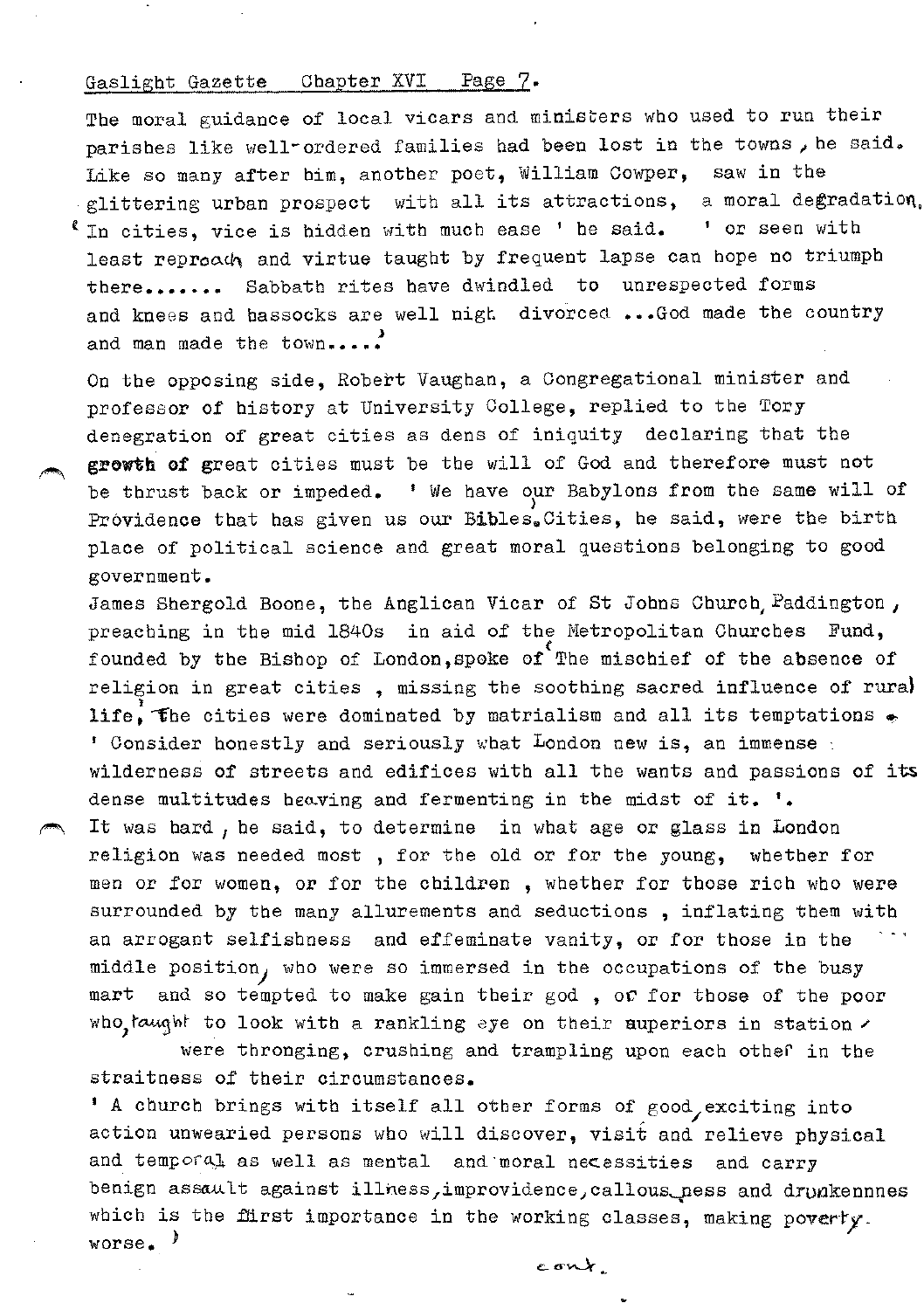In Aensington,certainly 1the church tried to play its part in alleviating some such miseries. Donations were nuted from wealthy parishioners to support plans which might help to eradicte the dreadful 'rookeries' and the Kensington District Visiting Society did not refuse relief to any person on account of their religious persuasion, theyalso ran a provident fund to which the poor were invited to subscribe *to* save towards coal and clothing, the society adding a binus to the amount.

Although acutely aware of physical miseries, Dickens was not slow to also preach the spiritual ills  $\Box$  ' If moral pestilence could be made discernable it would reveal depravity, impiety, drunkenness, theft, murder and a long train of nameless sins •• then we should see bow the same poisoned fountains that flow into our hospitals and lazar houses inundate the gao.s  $\cdot$  (  $\cdot$  Dnmbey and Son  $\cdot$  1848 ).

In ' Hard Times ' Dickens writing of ' Coketown ' said although the members of eighten religious persuasions had built their red brick chapels there, the perplexing mystery was who belonged to those denominations? Whoever did it was not the labouring people. It was very strange to walk through the streets on Sunday morning and note how few people were called away from their own quarter by the barbarous jangling of bells,that drove the sick and nervous mad. Describing the flight of Little Nell and her grandfather from London he also speaks of the derelict new suburbs where the main streets were interspersed with small Dissenting Chapels to. Kach with no lack of illustration the miseries of earth and plenty of new churches erected with little superfluous wealth to show the way to heaven.<sup>J</sup>

The ' small Dissenting Chapels ' may have warmed up their worship with liberal portions of Hell fire and damnation but they also offered plenty of tuneful singing and lively rhetoric which was far more attractive to the masses than the dreary conservatism of the established Church of England. The ' Gazette ' Mirror of the Month ' in Octtber 1854 said ' Of late the clergy and laiety have raised a considerable clamour for liturgical revision. The length of the service is piteously complained of as being injurious to the lungs and wearying to the patience, so neutralising the tendency of the spiritual good in the minds of the attendants *!*  A few more progressive churchmen were certainly making a move towards modernism, acknowledging that people might be literate and intelligent and would not be ' preached at ' if the words used were either boring or repetitive or uninspired • They were becoming more than a little aware of the appeal of the emothonal appeal and the jolly

 $\epsilon$  ont.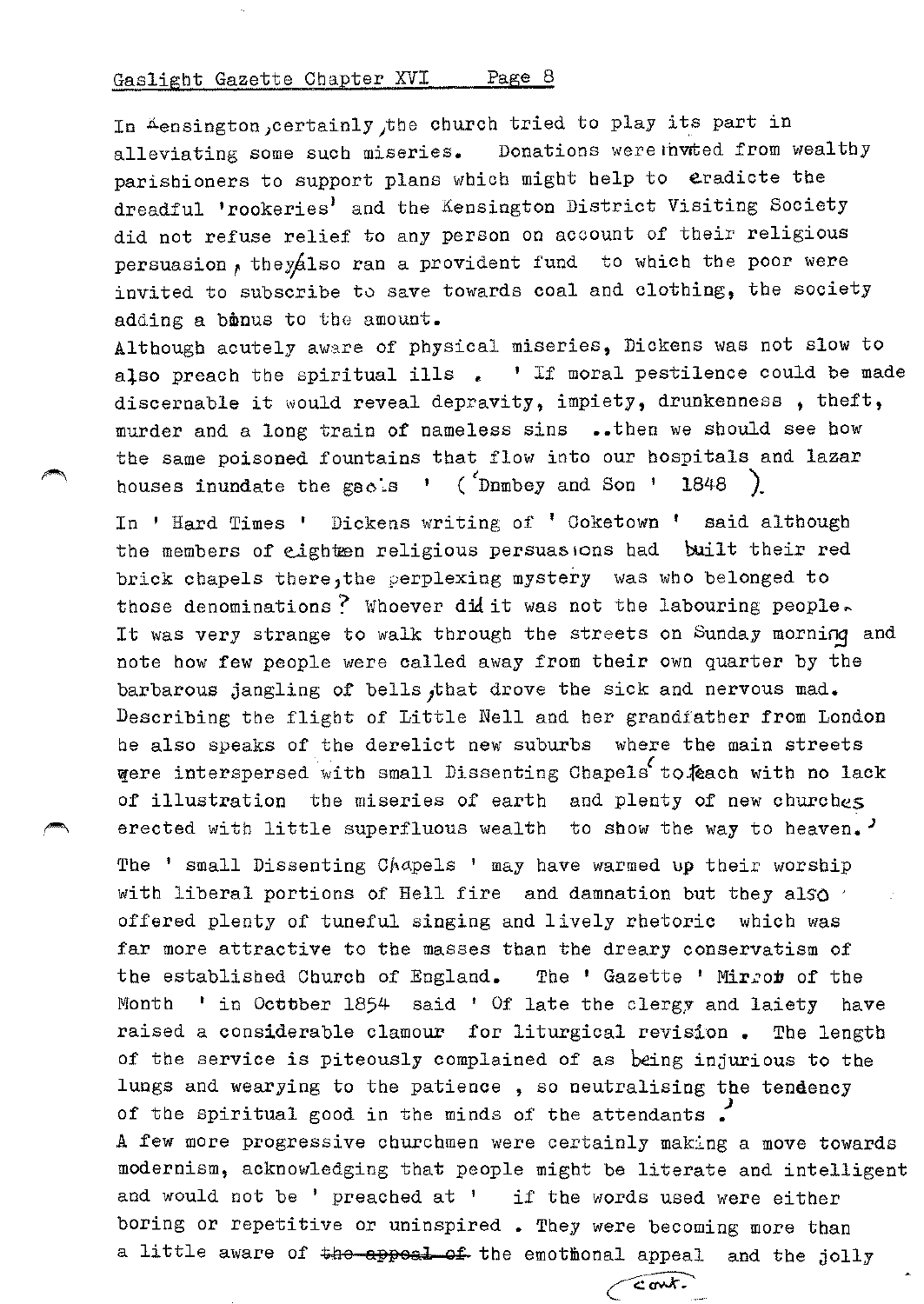music of the ' Bible banging 1 street and chapel preachers among the non conformist and evangelical sects.

On June 6 1855 a Strutt editorial commented on the grave complaints made by Archdeacon Sinclair, the Vicar of Kensington, in his annual charge to the local clergy.  $\cdot$  <sup>N</sup>ever was a visitation more seasonably made ' he wrote, 'and was proverbially and fearfully true. Services preached by the local clergy were frequently tedious  $\lambda$  their eccentricies the grief of the good and their ineffectiveness the jeer of the infidel. *t* Men favoured with the loftiest privileges a mortal can enjoy are disgracing themselves by their pedantry, indifference and sloth.<sup>3</sup> People who deemed it decent to attend church twice on Sundays thrbughout the year, gave seven entire days of ten hours each listening to such sermons, allowing forty minutes for each discourse, yet those of rank and worth were still proud and frivolous, the merchants and traders covetous of gains, the mechanics and labourers jealous and profane and the scoffers sneered and denied sacred things. The Archdeacon had held his visitation at St Pauls Church, Covent Garden, He said be felt great concern when he beard preaching by his local clergy disparaged and ironical praise given to short sermons only for their shortness. Preachers needd to be acquainted with modern science as their intelligent congregations would expect them to be. He did not mean that Christian preachers should give instruction from the, pulpit in geology, optics or astronomy but sound views of economic science were quite compatible with sound Christianity and it was not safe for clergy in the management of large populous parishes disparage or neglect this useful and well-practiced branch of study. There was nothing mote vexatious than to hear a young preacher commend ideas which were not his own, not in the language of the present day but in that of Hooker or Jeremy Taylot, inappropriate to the reign of Queen Victoria.

Holy Communion was not considered to be a requimment of Christian discipline in wither aristocratic or middle-class homes , even the Queen herself is reported to have attended such a service no more than once a month, if then, but the pious received their ' bread of life ' in lengthy sermons. Robert Peel 's father not only made him attend church twice on Sunday but to pay such close attention to the sermon to be able to repeat it when he returned home. Sermons were also used as a means of fund~raising and it is frequently announced that a lengthy discourse would be given for this or that charity, collections being taken at the end. On Trinity Sunday June 11 1854 the Lord Bishop Af <sup>N</sup>atal preached twice at St  $^{\prime\prime}$ ary Abbots Church and again two  $d$ ays later on behalf of the Society for the Propagation: of the Gospel on

 $\subset$ cout

<sup>e</sup> diama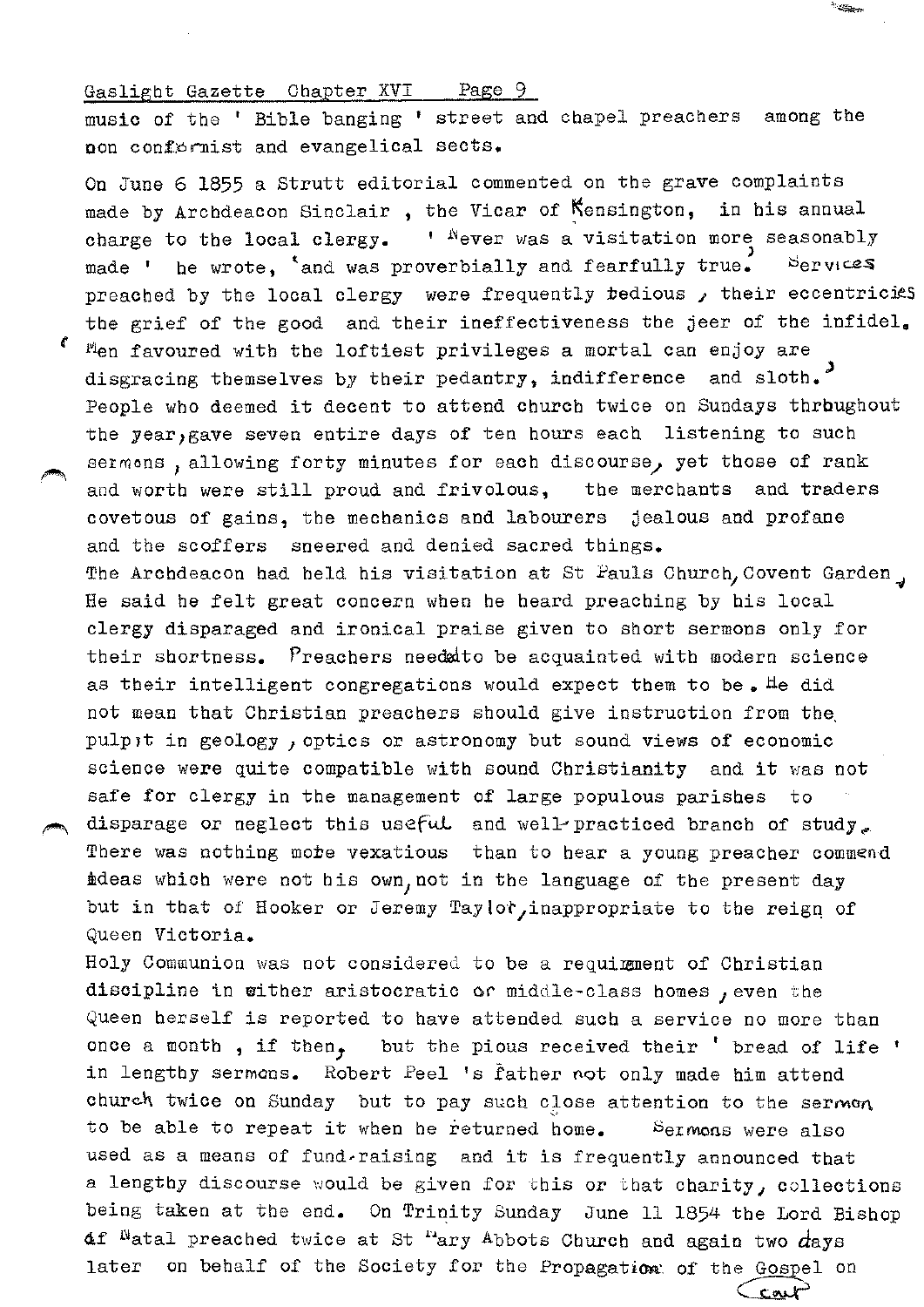his work for the church among English settlers and Zulu kaffirs. The advancement of science , especially in the fields of geology and archaeology, placed churchmen in a dilemma. There was a growing awareness in large sections of the population that the old simple stories of the <sup>u</sup>arden of Eden and the <sup>U</sup>reation were difficult to reconcile with the new exciting revelations of the antiquity of the earth. Some of the more courageous siexed the nettle, as did the  $A$ ev John Harris whose views on the '  $r$ re-Adamite  $A$ arth ( were printed by the Gazette. Turning to the inspired record ' he said ( presumably that of the Bible ) ' we learn of the earth that it assumed its present state a few thousands of years aqo in the course of the creative process, or a series of creative acts, concluding with the creation of man which extended through a period of six ordinary or natural days. Possessing this fact respecting the date of man's introduction on earth, we preceed to examine the globe itself. Here we find the mere shell of earth takes us back through unknown series of ages in which creation appears to have followed creation with mighty intervals in between, glearing the bonds of historic time moving backwards to periods of unmeasured antiquity. ' These were tremendously disturbing thoughts, expressed some years before Darwin's<sup> $c$ </sup>Urigin of the Species, although they confidently accepted that the early history of planet "arth excluded man until ' a few thousand years ago ' compared to the modern theories of homo erectis some 800,000 years back\_ Great minds were already shaking with this momentous thought. Lord Tennyson in his massively lengthy In Memoriam speaks of ' that which we dare invoke to bless Our dearest faith, our ghastliest doubt He, They, One, All, within, without The Power of darkness whom we guess. I find him not in world or sun Nor eagle's wing, nor insect's eye Nor through the questions men may try The petty cobwebs we have spun. If e'er when faith had fall'n asleep I heard a voice ' Believe no more ' 1 And heard an ever-breaking shore

That trembled in the formless deep...' Although he adds the re~assuring ' a warmth within the breast

would melt the freezing reason's colder part ' and be would be ' as a child that cries and crying knows his father near..... Not all shattered Christians were as confident that their cry would be beard by anyone ' out there '•  $\epsilon$ out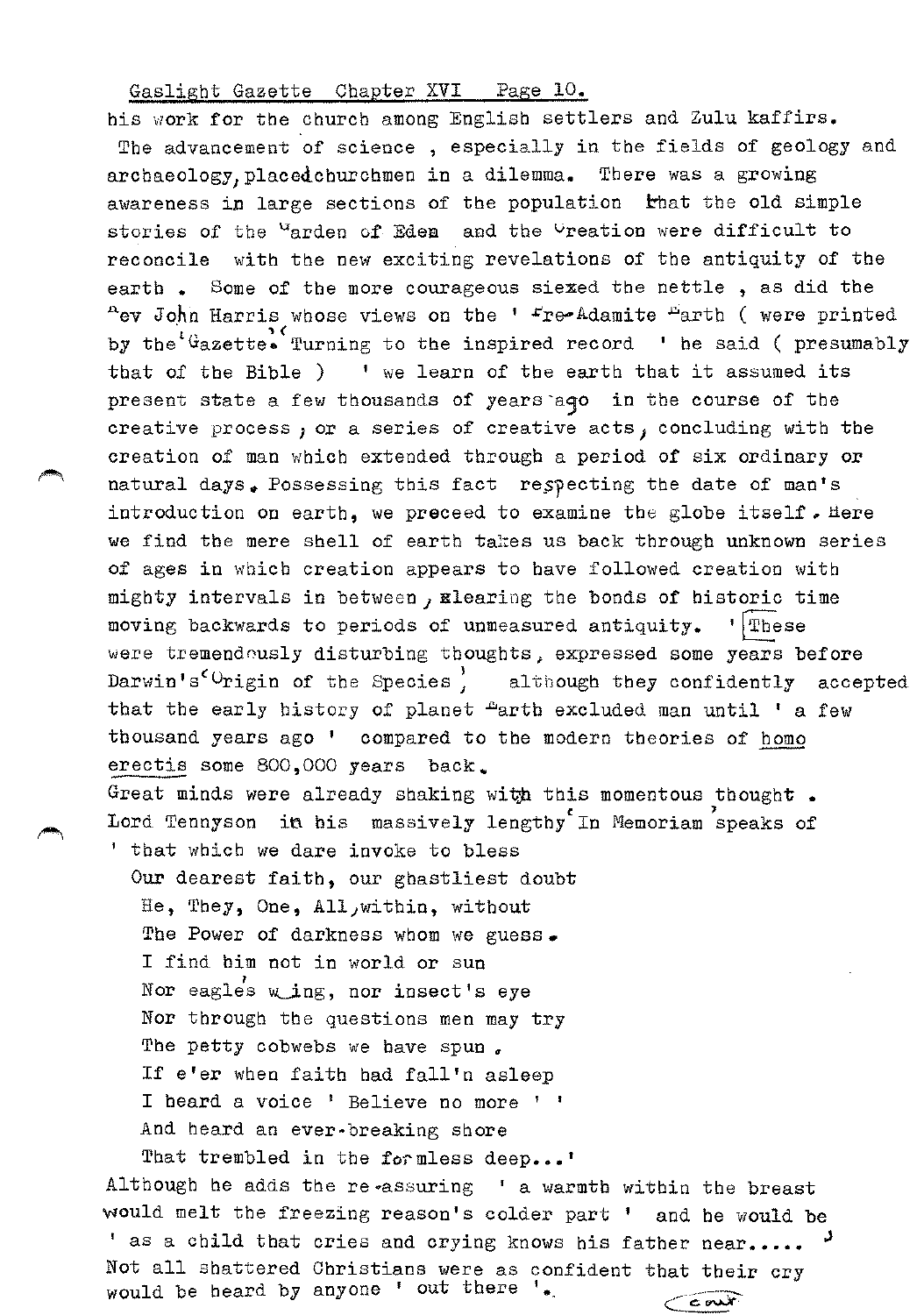Some clergy had the courage to take on the establishment in a manner which would have gained them no more approval with certain quarters than similar Christian frankness does to day. There is an echo of some modern pulpits during the Falklands War in the sermons on the war in the Crimea, preached by the nev John Kempe, Rector of St James, Piccadilly in May  $1854$  , in the presence of the Premier, Lord Aberdeen. Freaching on the text ' Be not high minded, ' the Rector expostulated with his countrymen on their recent exhibition of self-confidence <sup>1</sup> amounting almost to arrogance <sup>1</sup> in the possession of superior physical resources and warning them to rely on a better hope during their dreadful enterprise  $1 + 1$  If we say our own power and the right of our own hands and the energy of our own character has gotten us this wealth, then sooner or later we will realise to our cost that it is not in prowess , discourse, science, numbers, or money , that we will gain victory. This  $w_I||_+$  only be granted to those hosts who above all sought God to go forth with them.<sup>'</sup>

God has always been sought as an ally with opposing armies , usually being called upon by ooth, but Rector Kempe's next sermon was even more sharply to the point and took a very unjingo-istic point of view which must have set heads wagging in the pews . Acknowledging the inclusion of a frayer for feace in the recent Day of Humiliation,  $\phi$ dircumstance he said was too remarkable to pass without notice, he set out the Biblical argument on the righteousness andotherwise of bearing arms • There were those, he said, who longed to see illustrated the new and peculiar features of naval warfare which could bring about the utter destruction of the mightiest vessel and send it to the bottom of the ocean with all its living freight  $\rho$  strong and gallant men although they might be of a different race and language , men we were wont to regard as barbarians, being willing bondslaves of an iron despotism, but still men of the same Creator, Christian men, and as such, despite martial glory and warlike success, such an action could only be regarded as a calamity.

It was a view which would possibly have been shared by Lord Aberdeen whose enthusiasm for the war had never been great an attitude already arousing dissatisfaction among the more belligerent members of his party and the opposition.

 $\mathbf{x}$   $\mathbf{x}$   $\mathbf{x}$   $\mathbf{x}$ 

Not withstanding the upheaval of new ritualistic doctrines, the threat of science and the multiplying voice of Dissension, the soldd citizens who supported the established Church of England continued to build churches.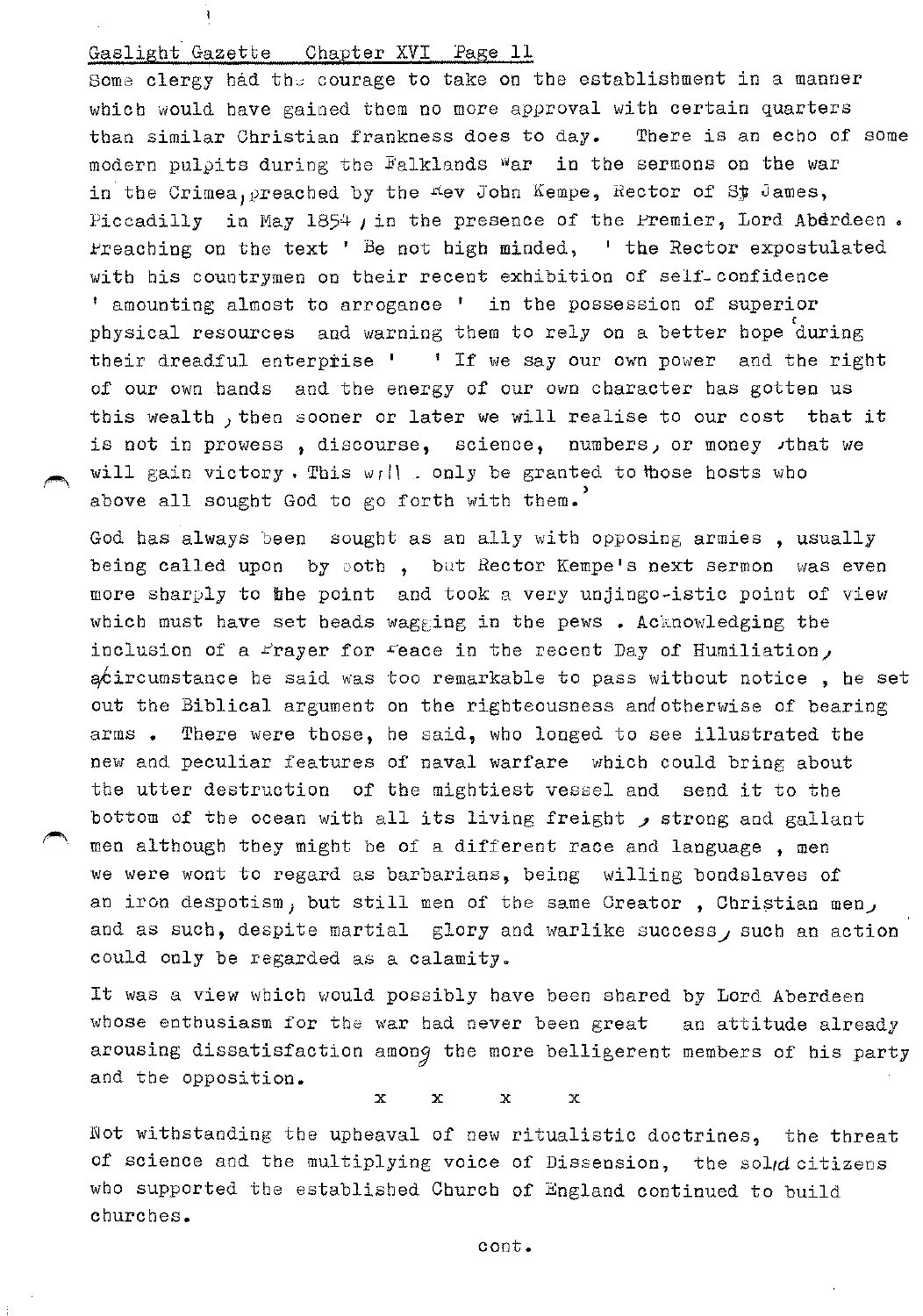Every developer put the seal of respectibility on his new terraces and squares by providing land for a church , sometimes even paying for its construction. The first church to be erected in addition to the parish church of  $\mathcal{P}$ t Mary Abbots in Kensington, as the growing villages began to overfill their places of worship, was Holy Trinity, in the fields of Brompton, built by the Ecclesiastical Commissioners out of money voted by  $\texttt{farlinear}$  under the Million Act  $\texttt{'}$ . To the west of the Lensington village another church soon followed, this of St Barnabas on Lord Holland's estate. The Norlands and Ladbroke estates rapidly/in the 1840s also needed

their spiritual refuges and St Johns the Evangelist, Notting Hill was consecrated in 1845 with St James Norlands in the following year.

The proliferation of urban churches created a new professional opportunity for the sons of upper class families in addition to the popular outlets of the  $A$ cmy and teaching , as the reform of church finances by the Ecclesiastical Commissioners offered better rewards to genuine incumbents and spreading the wealth of the church more evenly, reducing the fortunes of the hierarchy and offering a realistic living to the parish priest. In 1855 Punch, condemning ' strike fever', said it not only feared the poor curates would strike but the pluralists would demand forty thousand instead of twenty, while bishops would hang up their mitres ; stick their croziers over the chimney piece and hold out against the Ecclesyiastical Commisioners for double incomes.

Also early in the list of new "ensington Vhurches created in the parish during the incumbency of Archdeacon Sinclair was Christ Church, in the ' <sup>N</sup>ew Town ' which was being built among the country houses, cottages and gardens off Kensington High Road in 1850. St Pauls, being built in the Vicarage grounds just north of the High Street was announced to be nearly complete and open for the letting of pews and sittings every day during Passion Week in April 1855 • In common with the practice of the time it was to be an ' iron church ' a temporary structure , the fashion for churches and railway stations being hardly distinguishable.

The opening~co incided with the decisive victory at Debastopol and

,/ *('-* /

,---~,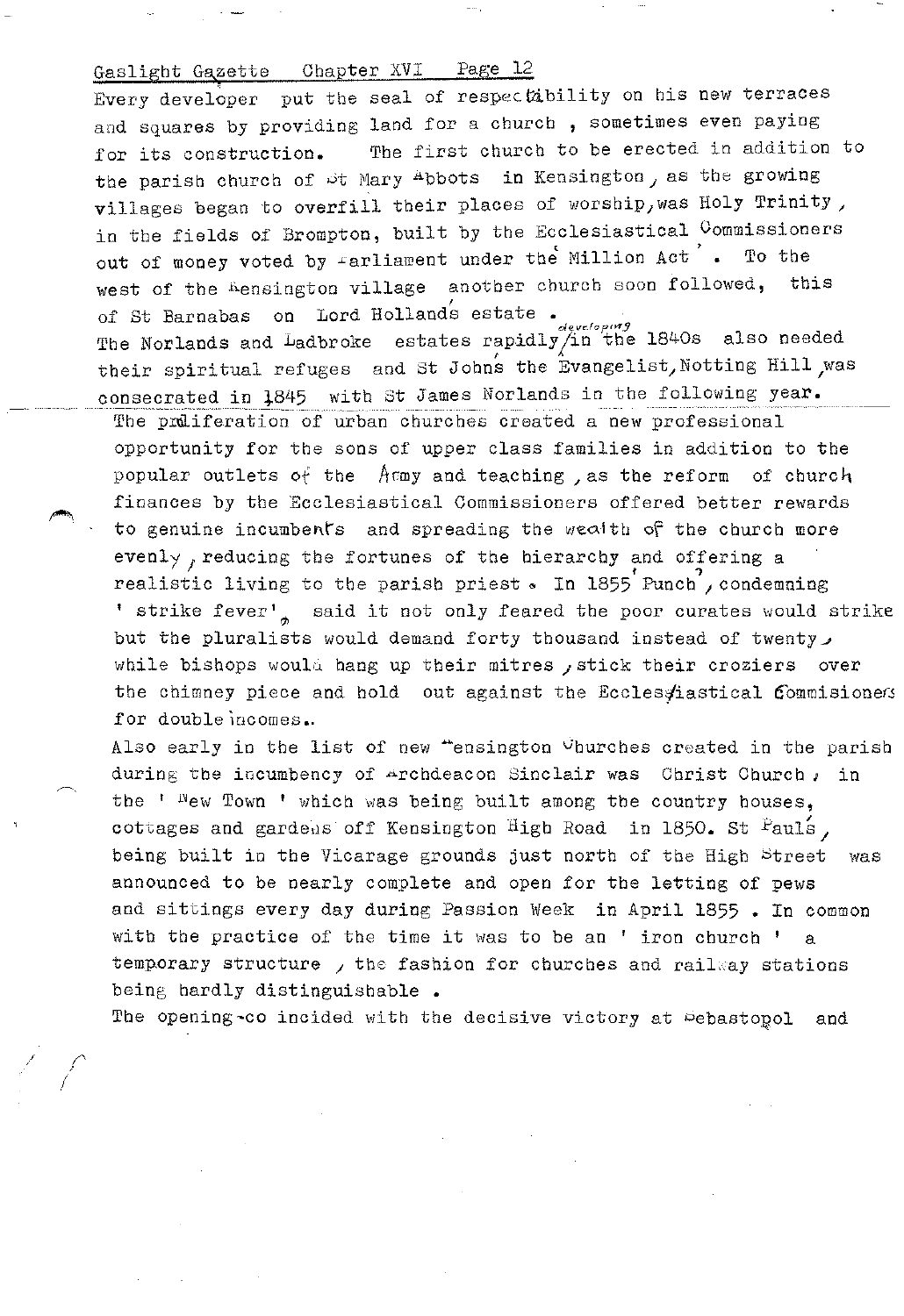repeating the responses, by the Sunday School boys particularly, especially preventing one lad from leading the rest.<sup>)</sup> St Faul's Church was later re-built but gutted by fire during the London blitz and eventually demolished.

ton St Barnabas Day, June 1855 the ground was broken for a new parsonage house at St Barnabas Church ' reported the Kensington Gazette ', the incumbent, the "ev Dr Hessey being permitted to purchase the site for  $£250$  and to build the house at a further expense of  $£1500...$  and to make both over to the Church Commissioners'  $\cdot$  (  $\angle^2$ oor Dr Hessey had had heavy calls on his finances for that year, he had also been responsible for the whole expenses of the church when the granting of no more than a halfpenny rate made it impossible for the churchwardens to offer any assistance. *)* 

Church Rates which bad been levied for the upkeep of parish churches -tractle until the method of Dissenters raised the issue of being forced to support a religious edifice of another denomination  $\Box$  In 1834 the Whigs proposed to abolish the Church  $R_{\texttt{ates}}$ .

 $\overline{\text{cand raise the money out of general taxes}}$ , the sum fixed still causing controversy as supporters of the Church thought it too small and the opposing non-conformists, too large  $\bullet$  The matter was left unsettled until the setting up of the Ecclesiastical Commissioners regularised and reformed the financial affairs of the Church. However if the Churchwardens and a Vestry ruled that a rate should still be levied this could be endorsed by the parishioners, and was often the cause of considerably strong feelings, as the Gazette reported in October 1855.  $\cdot$  By the late refusal of a rate in the parish of Hackney the Uhurchwardens find themselves placedin an awkward  $\curvearrowright$  predicament  $\Box$  A considerable balance was paid over to them by their predecessors which they concluded would be available for ordinary church purposes but on taking counsel's opinion they find they cannot appropriate one sixpence without the consent of the Vestry which has just decided against any church rate at all, On  $\beta$ aturday last  $\beta$  Michaelmas) a quarter's salary being due to a long list of officers connected with the church who instead of sterling coin of the realm received a civil intimation that there were no funds to pay them.

The decision by Hackney Vestry to refuse the Churchwardens request for support from the rates bad been made after a poll of three days in August 1855 with 547 in favour and 835 against, a majority of 288. In refusing the rate the  $v$  estry said it wished it to be known that it was actuated by no feeling of hostility towards individuals in the church but as the most direct way of making an emphatic protest against the church rating system.

The established Church of England was not the only contender in the race to build heavenly piles in the developing streets of London. Early in 1855 the ' Gazette announced ' Additional chapel accommodation will soon be afforded to the increasing inhabitants of Kensington...... a large  $-$  and bandsome edifice of  $T$  recian architecture has been erected during the Summer in Phillimore Terrace ' now Allen Street ) by the congregation  $\gamma$ . of Hornton Street Chapel for the convenience of the growing number ttendances wader the pastorate of the Rev J Stoughton of that

 $\frac{1}{\sqrt{2}}$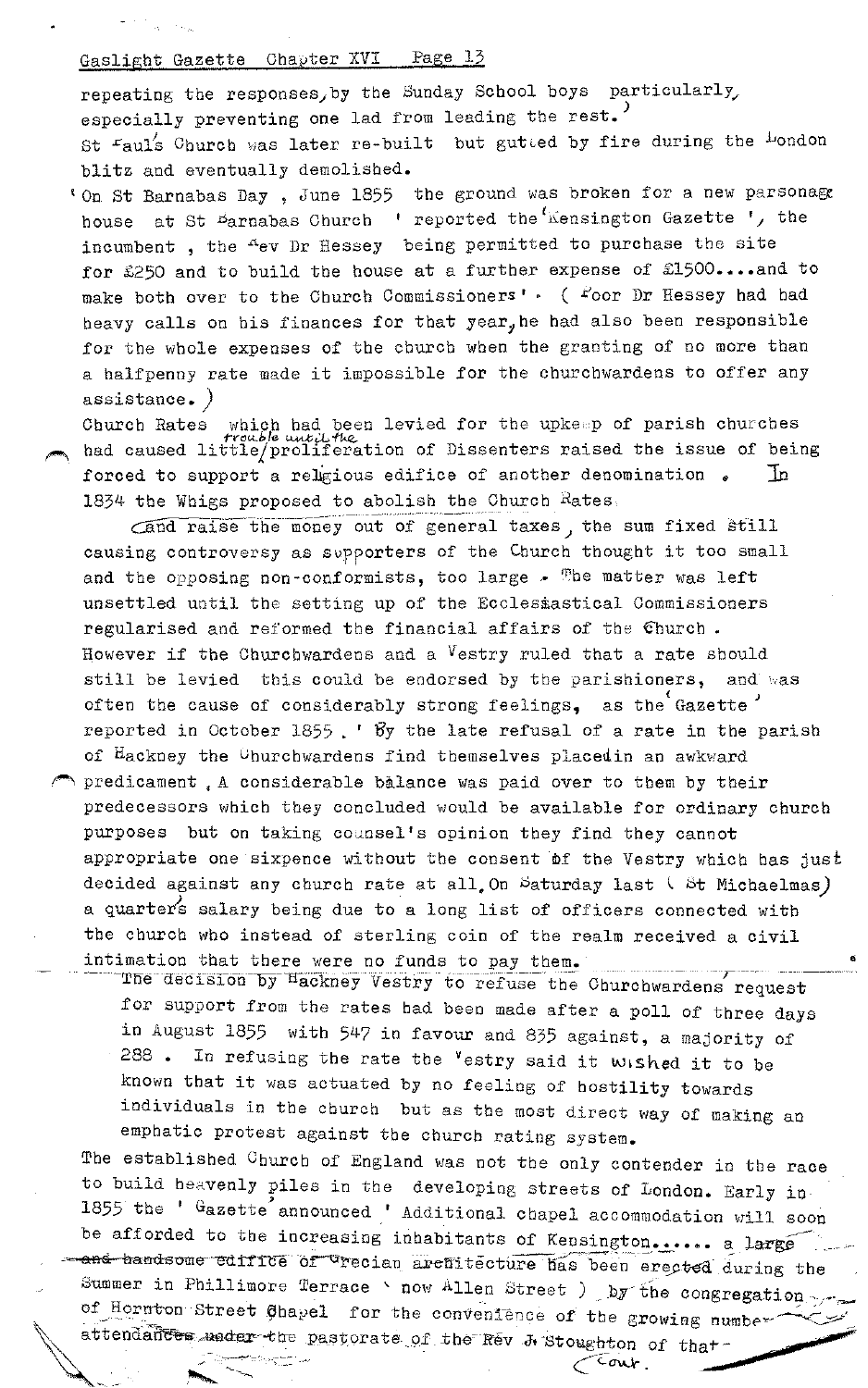## Gaslight Gazette Chapter XVI Page 14 (1998)

place of worship, and is now in the course of rapid completion. The lengthy account of the opening of this Chapel included detailed description of the building, which was said to have nothing ornate about its exterior or interior except for the Corinthian columns which supported the entrance . It had accommodation to sit about 1,150 persons and 250 of the sittings were to be free. The non-conformist congregation which had caused this mighty edifice to be raised had been founded in "ensington some sixty years earlier by <sup>11</sup>r Broadwood, the eminent manufacturer of keyboard instruments ( and later pianos ),  $r^2r$  Forsyth head gardener to George III ( and responsible for the introduction of Forsythia - from the genus oleaceous in China - to England)and .  $\frac{ln}{r}$  Gray, proprictor of a large nursery garden in the Gore, and a  $M_T$  equiders. The latter had been coachman to both King George II and George III who it is said was much attached to him and was accustomed to converse with him in the most gracious manner on the subject of religion.

These four men bad formed a religious society with a chapel in Hornton Street and their history was related by one of the many speakers at the day-long celebrations for the opening of the new building • This began with a religious service, with long sermons preached by the Rev Thomas Binney, at the conclusion of which nearly three hundred ladies and gentlemen repaired to Woolsthnrpe Lodge, a nearby mansion in its own grounds on the site of the present  $A$ ensington Close Hotel, where a cold collation had been provided in a spacious marquee. John Stoughton, the pastor of the new chapel said there would be only one toast drunk as there were differences of opinion about drinking healths and they had no wish to do anything that would trench upon the rights of conscience, but they would be extremely guilty of want of loyalty if they did oot in that manner express their sentiments with regard to HM the Queen . Bissenters had always been considered amonq the most loyal subjects although not the principal supporters of the throne and if there was one place more than another in which they should manifest that loyalty it should be <sup>h</sup>ensington where HM was born. After the pleasures of the cold collation the visitors still had to endure a number of further lengthy addresses by various dignitaries, one of which, a Mr Thomas Chambers MP , said he particularly welcomed the new Chapel as efforts were being made by a certain set of pseudo philanthropists for the alteration of the character of the English Sabbath. Doubtless some those who were sekking to provide secular amusements for the people on the Sabbath were sincerely desirous of benefiting them but in his view they were entirely mistaken in the means they sought to employ.  $\qquad \qquad \qquad \qquad$   $\qquad \qquad$   $\qquad \qquad$   $\qquad$   $\qquad$   $\qquad$   $\qquad$   $\qquad$   $\qquad$   $\qquad$   $\qquad$   $\qquad$   $\qquad$   $\qquad$   $\qquad$   $\qquad$   $\qquad$   $\qquad$   $\qquad$   $\qquad$   $\qquad$   $\qquad$   $\qquad$   $\qquad$   $\qquad$   $\qquad$   $\qquad$   $\qquad$   $\qquad$   $\q$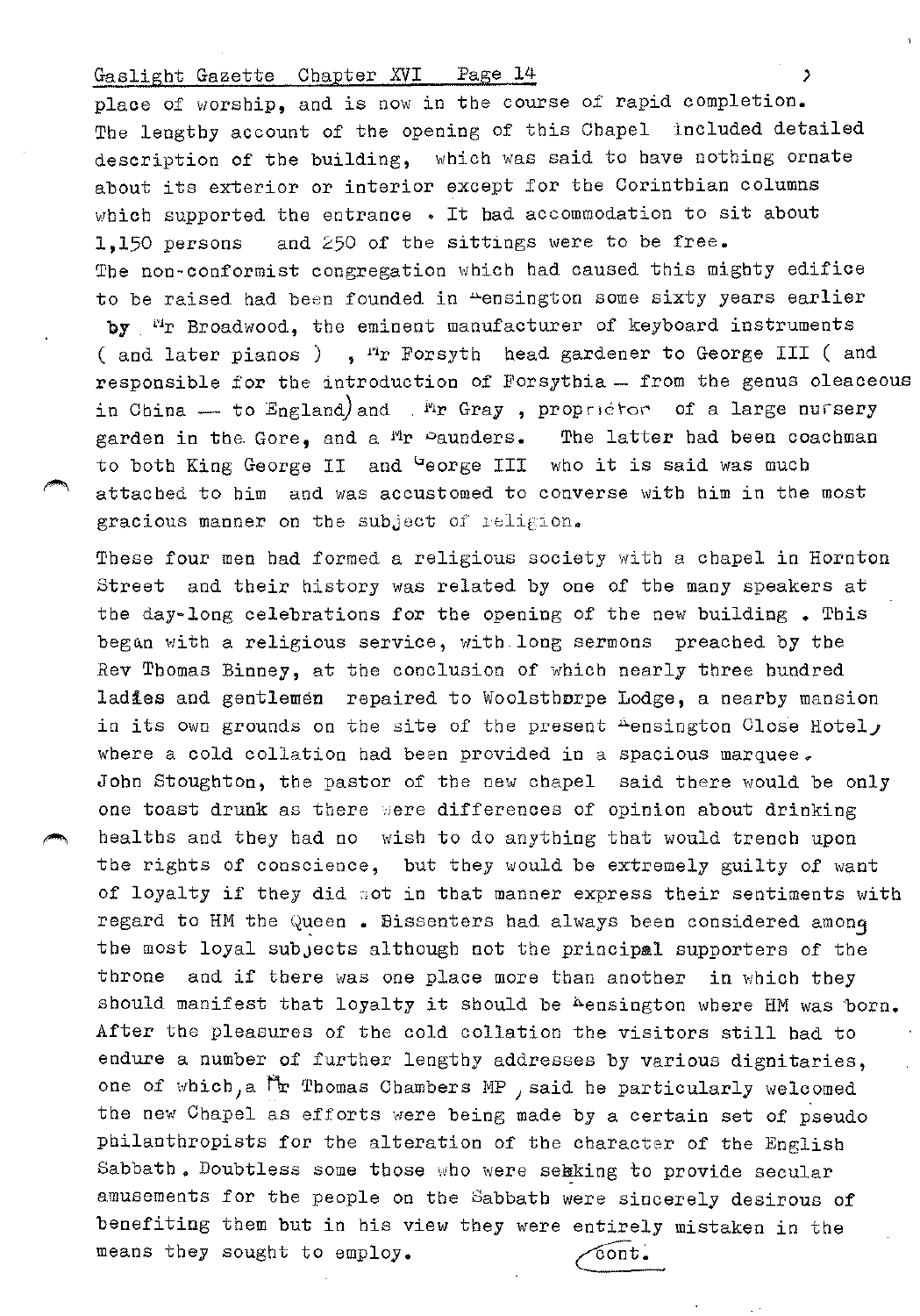They seemed to believe that the development of beautiful sculpture and painting, exhibitions of God in creation, and the wonders of geology and in ten thousands of forms of science and art, as well as nature, would make men Christians.

After tea bad been served, the entire assembly returned once more to the Chapel for another service and another long sermon. Mr Chambers reference to the <sup>nglish Sabbath was a typically middle</sup> class attitude where the cosy comforts of home at least alleviated the tedium of Sunday where even the newspapers might be sewed up until secular Monday dawned and no reading allowed except the Bible and The Pilgrims Frogress. Sunday church-going was obligatory, probably twice a day ,but no-one put a lock on the decanter and the serving of large middle day dinners of roast beef and the trimmings occupied much of the time in between . How different in working class homes too small to accommodate the whole family at one time, and comfortless at that. The streets, by virtue of the  $+$ nglish climate, usually cold and wet for most of the year, devoid of any of the cheerful aspects of open shops, presented a miserable escape.  $\mathcal{L}_{\text{nly}}$  the jolly, gaudy gin palaces and pubs offered any sort of pleasure, no wonder the poor revolted when a pious peer suggested they should be closed on Sundays. Even if the pseudo philanthropists described by Mr Chambers were trying to open the <sup>b</sup>ritish Museum on Sundays this was hardly likely to be of much attraction to the uneducated masses, except perhaps for the warmth it would offer in cold weather.

The Frenchman, Henri Tained, whose notes on England cover this period, wrote that after an hours walk, in the Strand especJally  $\int$  on Sunday in the rain, one medilated suicide and Sunday in London in the rain had the aspect of an immense and well- ordered cemetery. Church building was of no concern to the many  $\subset$  missionaries who sought to convert the Godless in the streets and market places of the overcrowded city. Church attendance may have been sparse among the lower orders but just as the costers enjoyed story~telling by the slum visitors there was a ready audience for evangelical preachers from the "ethodists, Baptists and other dissenting denominations, both indoors and out.

Reporting on a meeting held by the Hon. and Rev Baptist  $N$ oel, held on August 19 1854 in Caledonian Road, opposite the entrance of the new Cattle Market , Strutt says the attention of the people was most pleasing and encouraging) confirming the opinion formed that the masses who attend no place of worship will listen to the Gospel and Chris $\ell$ , an teaching if presented to them on their own ground in  $^{*}$ proper manner by a qualified person.  $\sim$   $\sim$   $\sim$   $\sim$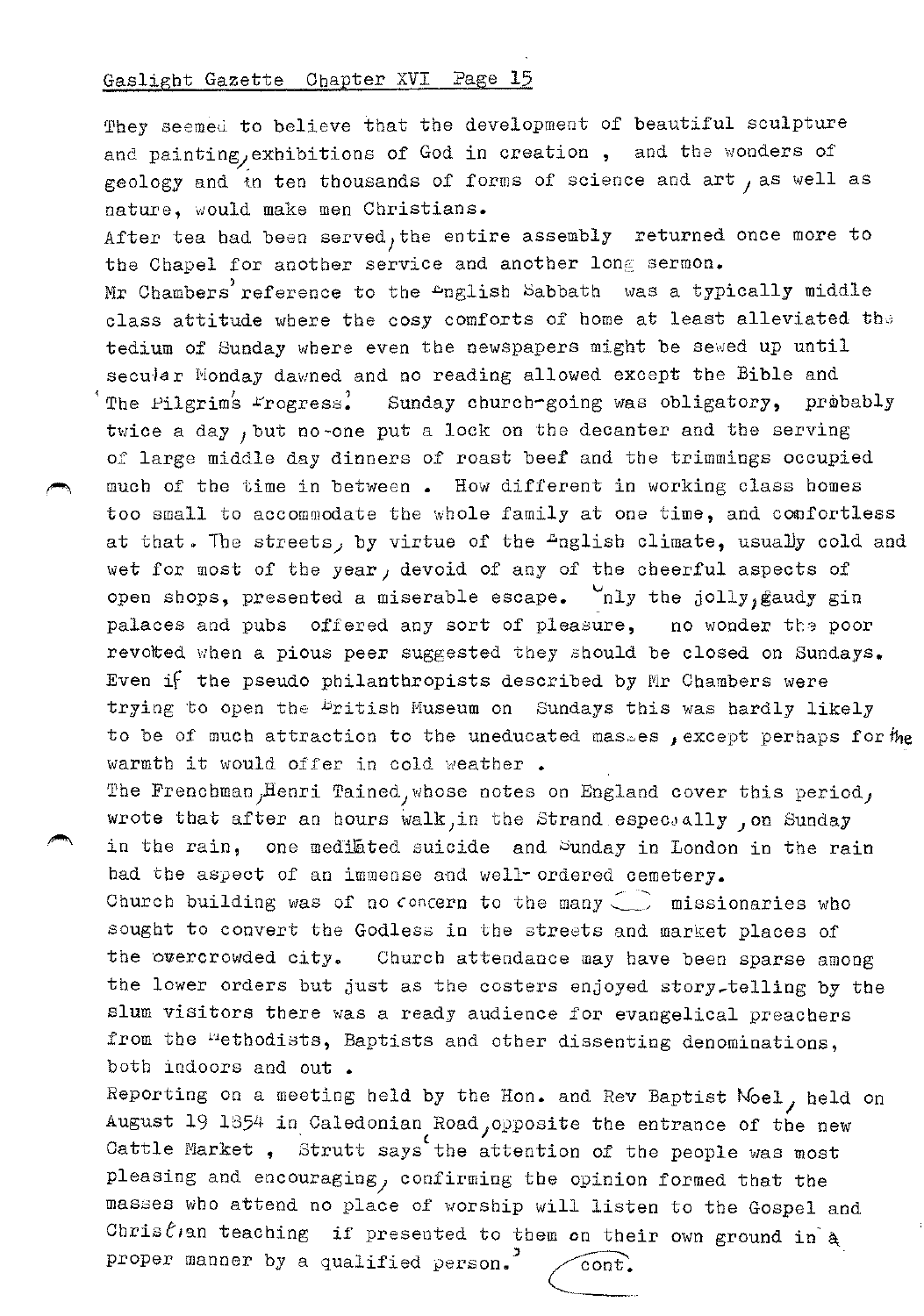The ' Gazette' reported that the meeting had attracted an immense multitude , not half of whom could get within reach of the speaker's voice . Dervices had also been donducted previously in an adjoining field by the Rev. J Wigner of Lyon, who had already preached twice and also had to do so a third time in Camden Road Chapel. Another . service had also been held at the same time in another field at no great distance.

The district immediately ad, oining where Mr Wood preached, is a second St Giles ' said strutt . ( St Giles was one of the worst slums in London in an area now covered by New Oxford Street ) ' There may be seen on Sunday men working at their trades and gardens, cricketing, shooting at marks, games of all kinds , swings and roundabouts etc. the place in all respects like Greenwich Fair. The district is one known as Belle Isle and cries aloud on all who value the Sabbath and the religion they profess , to arouse themselves to remove the ignorance and irreligion. On Sunday last, after "r Noel had left, some infidels appeared apon the ground but their arguments were ably and conclusively answered by competent friends and tracts were distributed by followers of Mr Holyoake ( presumably a rival preacher *)* but these were counteracted by the antidotes supplied in Mr Noel's ' Come to Jesus '. Despite his brilliant reputation and the crowds who packed into his meetings, Charles Strutt was not much impressed by the young Baptist evangelist,Charles Haddon Spurgeon , sharing the opinion of a critic who described him as ' the savciest dog who ever barked in a pulpit. ' ( he was renowned for spicing his subject with jokes and puns , which greatly increased his popular appeal *).* 

Spurgeon was only twenty one when Strutt heard him preaching two charity sermons for the benefit of the Notting Dale Chapel and Schools in November 1855 • Born into a Congregational family in 1834, Spurgeon, now Minister of the fark Street Chapel, had been first converted as a Primitive Methodist, but became a Baptist in 1850 • Largely self-educated he was eventually to draw enormous crowds to his meetings but this was much later in his career and strutts first hand account of his earlier days makes interesting reading.

On this occasion the small buildings in which he was appearing, ( tbe Westbourne <sup>u</sup>rove Chapel and Horbury Chapel at Notting Hill) were said to be excessively crowded  $\epsilon$  to such an extent that members of the 'swell mob' ( thieves ) taking advantage of the crowds at the evening service succeeded in extracting sundry purses and watches from the persons of incautious wearers  $\cdot$ .

Strutt admitted that the popularity of Spurgeon among a numerous sectiot of religionists was not surprising •

r. m

' ;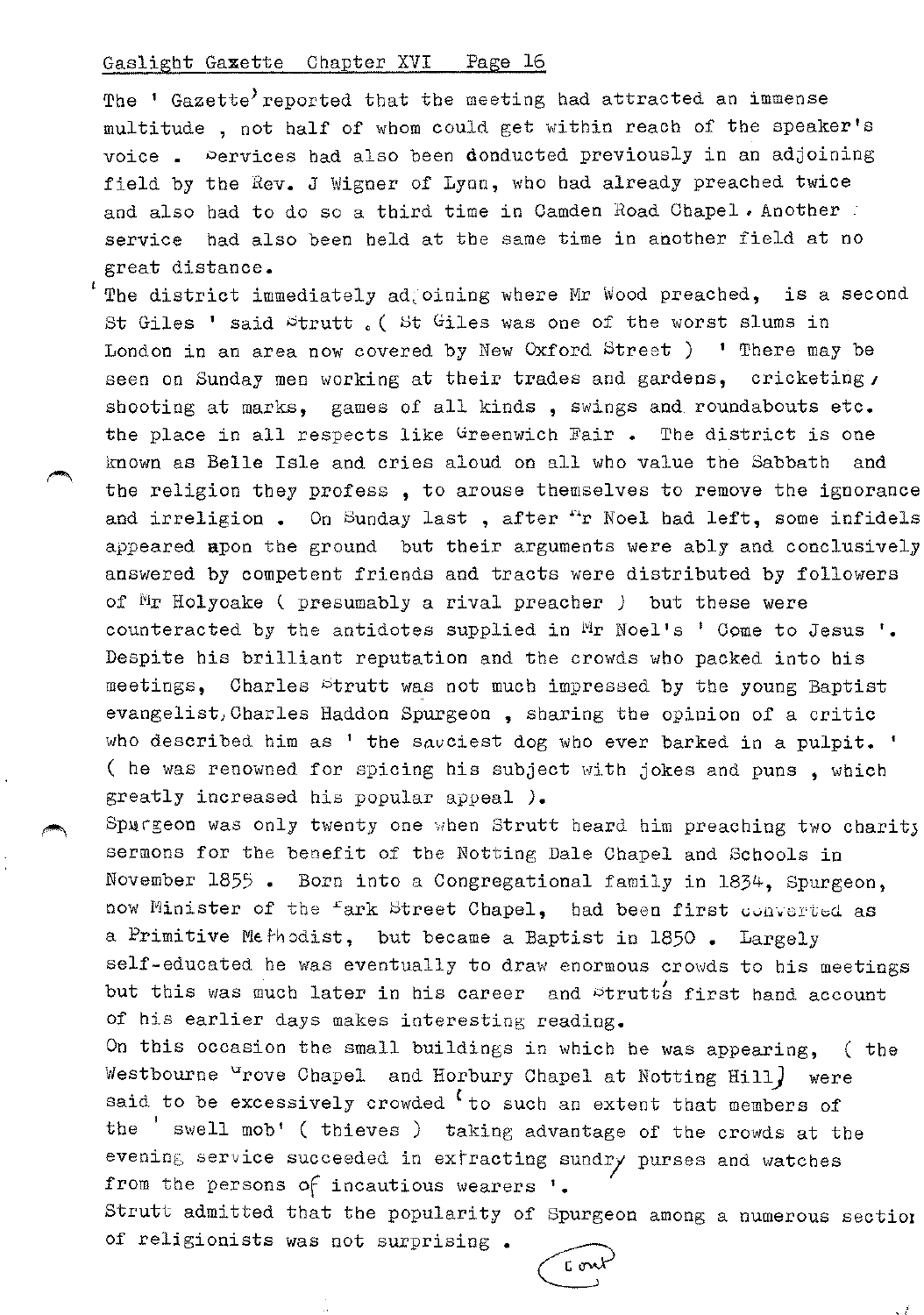1 It is known that his frequent occupation of Exeter Hall filled that immense building to overflowing on almost every occasion. To deny his gift of eloquence in the face of these facts would be sheer absurdity, for a tongue that can rely on repeatedly attracting a large audience must possess considerable power over human feeling and judgement e Yet the oratory of the young preacher *1* though commendable to a high degree, is far from being of a high order. His general tone is strong rather than sweet, aubhoratitive rather than persuasive and winning  $J$  while his action may be considered unwieldy and violent, perhaps to many unpleasant from its want of grace , its extreme energy and rapidity smites and subdues the class of minds under its tempestuous influence  $\bullet$  <sup>H</sup>e stands as if one agitated by a mental storm and his spectators contemplate the snapping of the limbs of an oak obeying a tornado rather than a waving ash yielding to a summer breeze.

Mr Sourgeon is never ashamed of his doctrines or afraid of their I defence. His moral courage is unbounded and commendable but its exertion might be better governed by prudence. No matter in what place or on what occasion his peculiar belief forms the chief burden of his theme. Indeed he seems to delight in the possession of a pulpit where his views are either doubted or denied, for his words then flow as a cataract both in volume and vehemence  $\epsilon$  The uncontrolled rush of sentiment is however often gained by a serious sacrifice of sense and refined taste  $f$  for frivolous remarks are frequently made with an impropriety of speen truly painful to hear ... offensive incongruities of thought and expression.... we do hope that solemn subjects will not continue to be occasionally disfigured by him with a grierous legity of language . Anecdotes in the pulpit are as unbecoming and painful to sensitive souls as would be a joke on Mount Sinai or as idle chat on the summit of Calvary  $\cdot$ . Sp $\nu$ rgeons musical ability did not help to sweeten his rhetoric for Strutt continues <sup>(</sup>In public perusul of hymns <sup>ri</sup>r Spargeon is far from happy. The burning lines of the sacred lyrist gain no heat and melody from his x inharmonious lips. This natural defect a patient cultivation on his part might considerably amend but his diction is marred by occasional ruggedness and although frequently lofty and sublime, spasmodically arrests attention in sudden bursts. His metaphor is ready and accurate but often infelicitous in choice. He is without afrectation in manner and this  $t$ tells vastly in his favour. ( Strutt grudgingly concludes that he has no difficulty in predicting that the popularity of this preacher will greatly spread when the hand of time has smoothed out his mental angularities.  $c$  and  $r$ .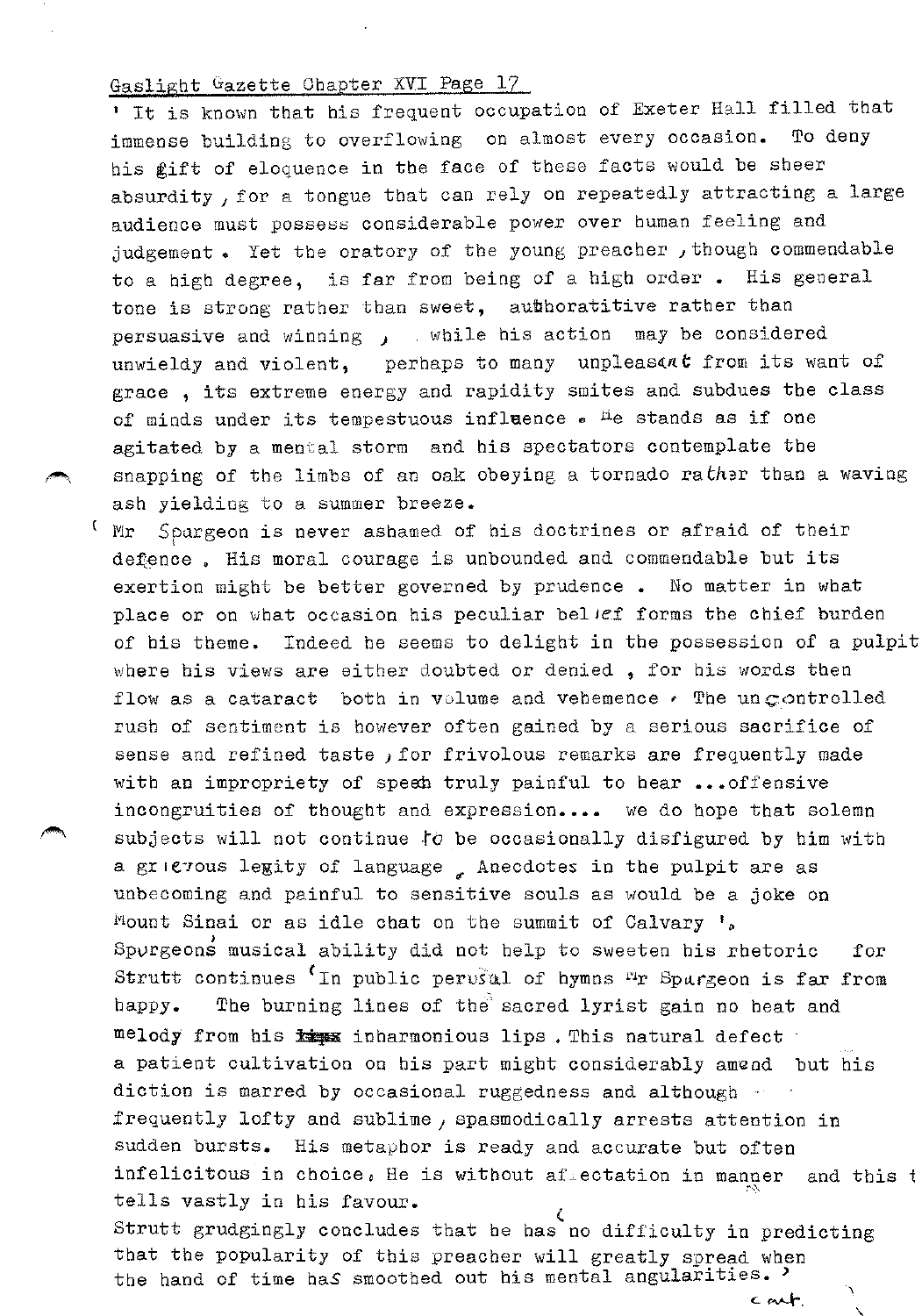He was right, of course. Soon the great Exeter  $\text{H}\text{all}$  was too small for Spurgeons immense drawing power and he moved to the Surrey Music Hall where he preached to over 10,000 people and at the height of his career addressed no less than  $23,600$  at a special service held at the Crystal  $P$ alace. In 1861 he built the Metropolitan Tabernacle at a cost of £31,000 to hold a regular congregation of six hundred people, preaching twice on Sundays and every Thursday evening, among his regular listeners being Gladstone and Ruskin. Variety of material was no problem for he often repeated his sermons *1* his audience enjoying their familiarity and religious catch phrases in much the same manner in which they preferred music hall comediansto repeat well-loved and well-known jokes and songs.

The V1ctorian religious scene was certainly not without its eccentrics • Among the assets of the bankrupt and disgraced financier, Sir John Dean Faul ( who prior to his downfold back held a considerable reputation as an evangelist and writer of relgious tracts and homilies ) was  $\text{Park One1}$ , Chelsea.

t ' *c:* This) the Gazette announced in August 185~ , was to be sold by auction during the course of that month. It was stated to contqun 180 pews and 340 free sittings and to be capable of accommodating fifteen to sixteen hundred persons, the subscriptions or rents for pews being voluntary and producing some £500 to £900 a year.

Although the conservative element in the Church of England was deeply disturbed by the fancy dress and ritualistic liturgy of the new Oxford Movement  $\ell$  it turned a blind eye on some of its eccentrics, one of the best of whom was the famous Dr Price of Eglwsyllia in Wales , who adopted the costume of a Celtic bard. The<sup> $\epsilon$ </sup>Gazette, obviously realising the news value of this colourful cleric extended fits news coverage to report on a trial which took place in <sup>U</sup>ardiff:

' The plaintiff in this action, Price  $v$  Thomas , was a most singular spectacle• He was the celebrated Dr Price of Eglwsyillia whose beard hair and peculiar costume have long been a theme of curiosity among all who have seen him, especially in court. Today he stood at the barristers table with the white skulls and huge horns of three of his Welsh mountain goats, and the shaggy, long black-haired skin of another lying on the table before him. His iron grey hair fell to his shoulders in tresses and locks almost down to his waist, and Asiatic beard of silver grey falling over his breast over a turned down collar of beautiful fine and white linen. His jerkin, or jacket, was of Lincoln green turned up with scarlet, the yellow buttons  $\overbrace{C\otimes P}$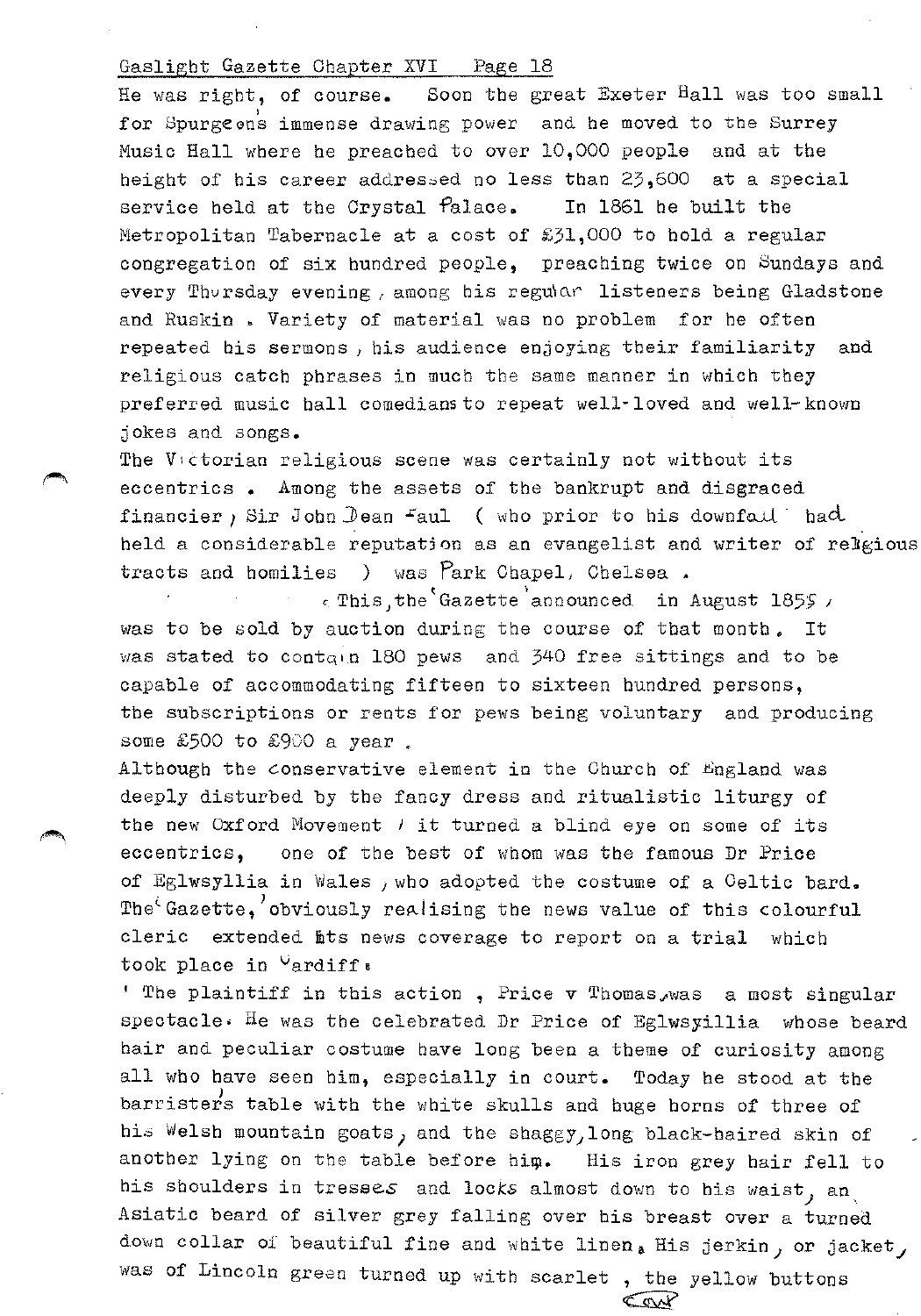each bearing the image of a different form of dog. The wrists of his jacket were scalloped alternately green and scarlet with yellow buttons and the wristbands of his shirt were also scalloped. The sharp keen eagle eyes of the Doctor, his Welsh idiom and general appearance were the subject of close attention by the court and we noticed that two or three of the learned <sup>C</sup>ounsel were engaged in *.)*  sketching the likeness of this remarkable Welsh character.

The subject of the action obviously takes second place to the description of the colourful appearance of the central character but the action was apparently brought  $\epsilon$  to re~eive damages sustained by Dr  $r$ rice in the loss of 37 kids and goats, as laid out in the particulars, worried or killed by dogs belonging to the defendant, a fammer by the name of Thomas. After being locked up for an hour the jury returned a verdict for the plaintiff with damages of £15. The solid respectability of their religion did not prevent the subjects of the young matron Queen taking a lively interest in cults such as table-turning, spirit rappings and fringe sciences of hypnotism and phrenology. Macaulay, after attending a seance at which the medium said he was a painter , described the performance as paltry quackery' ( he had been accompanied by the  $\theta$ ishop of Oxford but Dickens was not so sceptical.

Dickens had been introduced to the author of ' Facts in Mesmerism the Rev Chauncey Hare Townshend; by Dr John Elliotson, a Professor of Medicine at  $\mu$ ondon University, whose involvement in Hypnotism and Pheenology led to his resignation from that post. Phrenology, the science which purports to read character from bumps on the head, was enjoying a great cult pollowing at the time and Elliotson became the first \*resident of the Phrenology Society and also experimented with the use of Mesmerism to relieve pain. Dickens himself discovered that he had the power to hypnotise and experimented on his wife,  $K_{\text{ate}}$  . His success in treating a friends wife for nervous tic and hallucinations caused intense jealousy in Kate as the use of his magnetic powers often necessitated his visitng the afflicated lady for long periods in the middle of the night.

Macaulay's opinion of phrenology was no more flattering than his verdict on the mediums seance, the practitioner he visited, he said, spent some time pawing over my bead and praying over the rotation of his pendulum...a transparent fraud. '.

پيشت

cont.